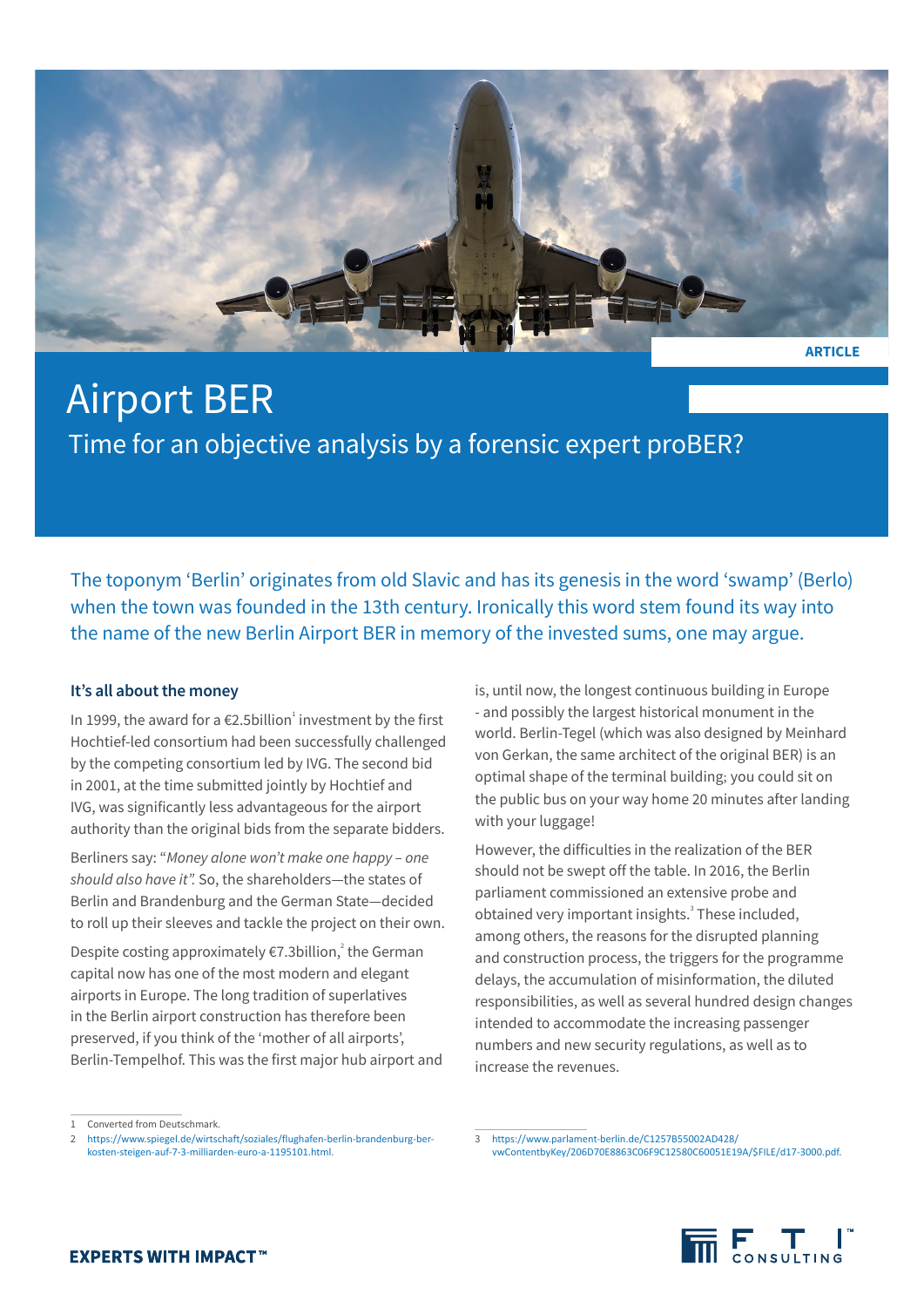## **Should the employer bear the additional costs alone?**

A forensic expert review of a project addresses the cost developments and programme dynamics in a bidirectional dependency. The following questions are answered as part of this process: "Why has the project become so much more expensive?" and "Why has it been completed so late?". It enables you to identify breakeven points for future projects based on the knowledge generated from forensic analyses and to derive the respective calls for action.

Following the long-awaited airport opening in October 2020, it seems like now is a good opportunity for a final forensic analysis of the additional costs, in particular, whether or not the claimed additional expenditures from the involved contractors were attributable to the project owner, as well as with regard to the extension of time and cost implications resulting from over 150,000 construction defects.

To be fair, it must be said in this context that none of the problems in the BER implementation that were widely discussed in the media were unique, maybe only their combination in a nearly 'perfect storm.'

# **Can a project such as BERlin airport be assessed retrospectively?**

For a retrospective analysis of a project, the information given in the form of data must be accurate and reliable. This data can include correspondence, invoices, time schedules and other information which can be used for a problemspecific reconstruction of the facts. In most cases, a high level of abstraction is a starting point, which represents the global project development. Based on the available information, cause and effect within the project can be shown.

## **What problems have other major airport projects experienced?**

One of the authors was involved as a junior estimator in the BER (called 'BBI' at that time) as well as in six other airport projects overseas (including airport hubs in Dubai, Athens and Moscow) and can report about the complexity and plenitude of technical, commercial, operative and political challenges that are typical for such projects.

The new airport that was put in operation in 2001 in Athens also had problems to solve during the construction. An old church had to be put on a specially designed rail track and relocated outside of the construction site. Flooding of the underground cable ducts and stormwater culverts occurred shortly before commissioning filled them with sand and clay. The Schengen Treaty implementation in the middle of construction put the passenger flow concept on its head and necessitated design changes in practically all trades, from the basement to the roof, where even the smoke extract hatches had to be relocated.

The concept of a huge shopping mile in the terminal, called the retail area, was completely redesigned by the project owner's architect in the middle of the shell construction works, throwing the site back by several months.

The permanently growing requirements to the actual airport and airfield systems along with hundreds of

changes made the construction process especially thrilling, accompanied by the popular local strikes and a few subcontractor insolvencies.

During the extension, the Dubai airport had to handle over 80 million passengers annually;<sup>4</sup> its airport authority, similarly to the BER project owner, availed itself of the construction management approach.

Construction contracts were awarded to multiple contractors, with design responsibility remaining to a great extent with the project owner. This allowed some more flexibility with (also innumerable) design changes and better control over the quality and selection of specialist contractors, building services and materials by the project owner. At the same time, this procurement approach made the airport authority a linchpin for all disputes stemming from a multitude of interfaces between the trades, which took years after the construction to resolve.<sup>5</sup>

A forensic probe of a construction project by an expert team with a focus on cost, delays, claims and variations often closes the construction chapter to pave the way for a new successful chapter of commercial operation to commence.

<sup>4</sup> https://gulfnews.com/business/aviation/dubai-airport-records-836-millionpassengers-in-2016-1.1967039.

<sup>5</sup> http://www.murrob.co.za/pdf/sens/2019/MUR\_Dubai\_Airport\_Arbitration\_ Award\_9\_April\_19.pdf.